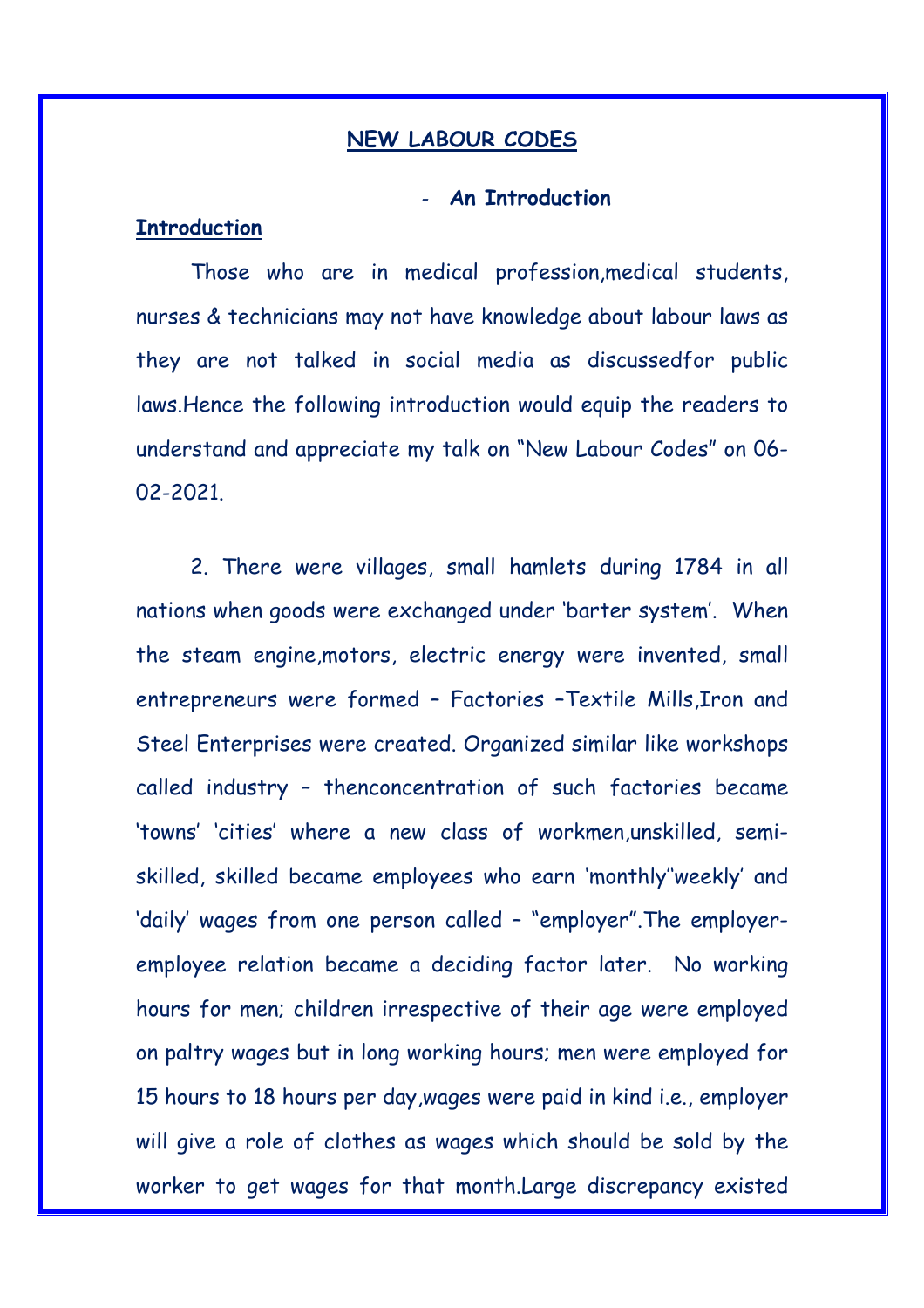between the wages of men and women for the same or similar work. No proper toilets, restrooms for men and women – nosafety norms for machines resultingdeaths of many workers; but no compensation paid.

3. No maternity benefit nor any leave; no leave for workers 'No work,No pay' logic was there.Long hours of work resulted the workers to dwell inhutments in and around the factory which created a new class of people in many Countries. There are many Industrial Revolutions:

1784 -First Industrial Revolution

1870 - Second Industrial Revolution

1969 - Third Industrial Revolution.

But during 20<sup>th</sup>century, many countries followed'democracy' as their political tool to rule their people; voting rights vested with the poor brought majority leaders– asPrime Minister or President of a nation which paved the way towards the Welfare of workmen / employees.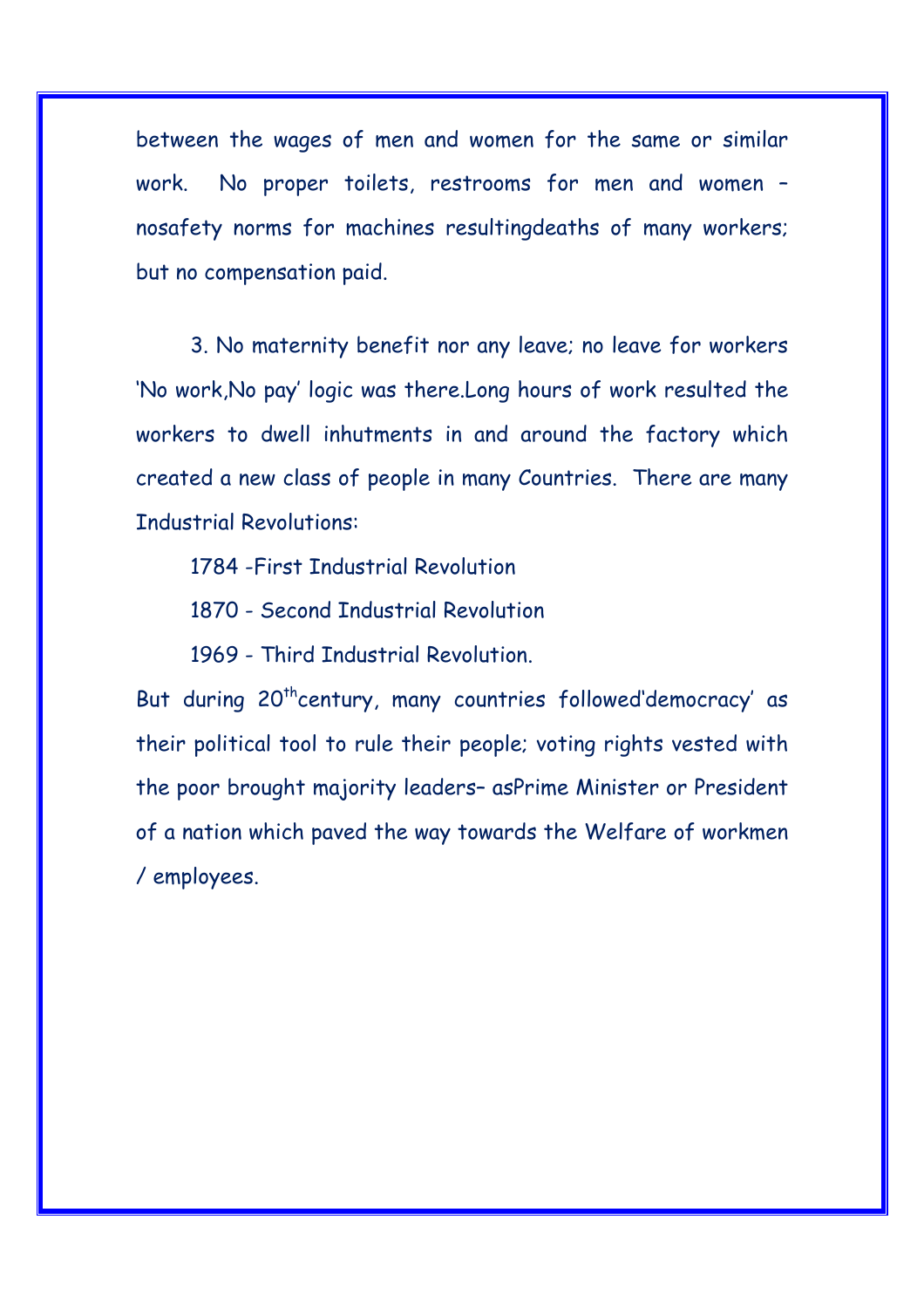## **INDIAN SCENARIO**

## **IN INDIA**

**1. Factories Act, 1948** 

Brought safety, health and hygiene as mandatory.

## **2. Payment of Wages Act, 1936**

It mandated payment of wages within one 'wage period' i.e., 30 days no payment in kind; deductions listed.

## **3. The Minimum wages Act, 1948**

It prescribed minimum wages in four categories, viz, city,municipality, town, village. Below which no payment even the workmen agree.

## **4. The Payment of Bonus Act 1965**

A minimum bonus is mandated even the company goes on loss:otherwisequantum negotiated.

# **5. The Equal Remuneration Act, 1976**

Equal remuneration prescribed for men and women.

## **6. The Industrial Disputes Act, 1948**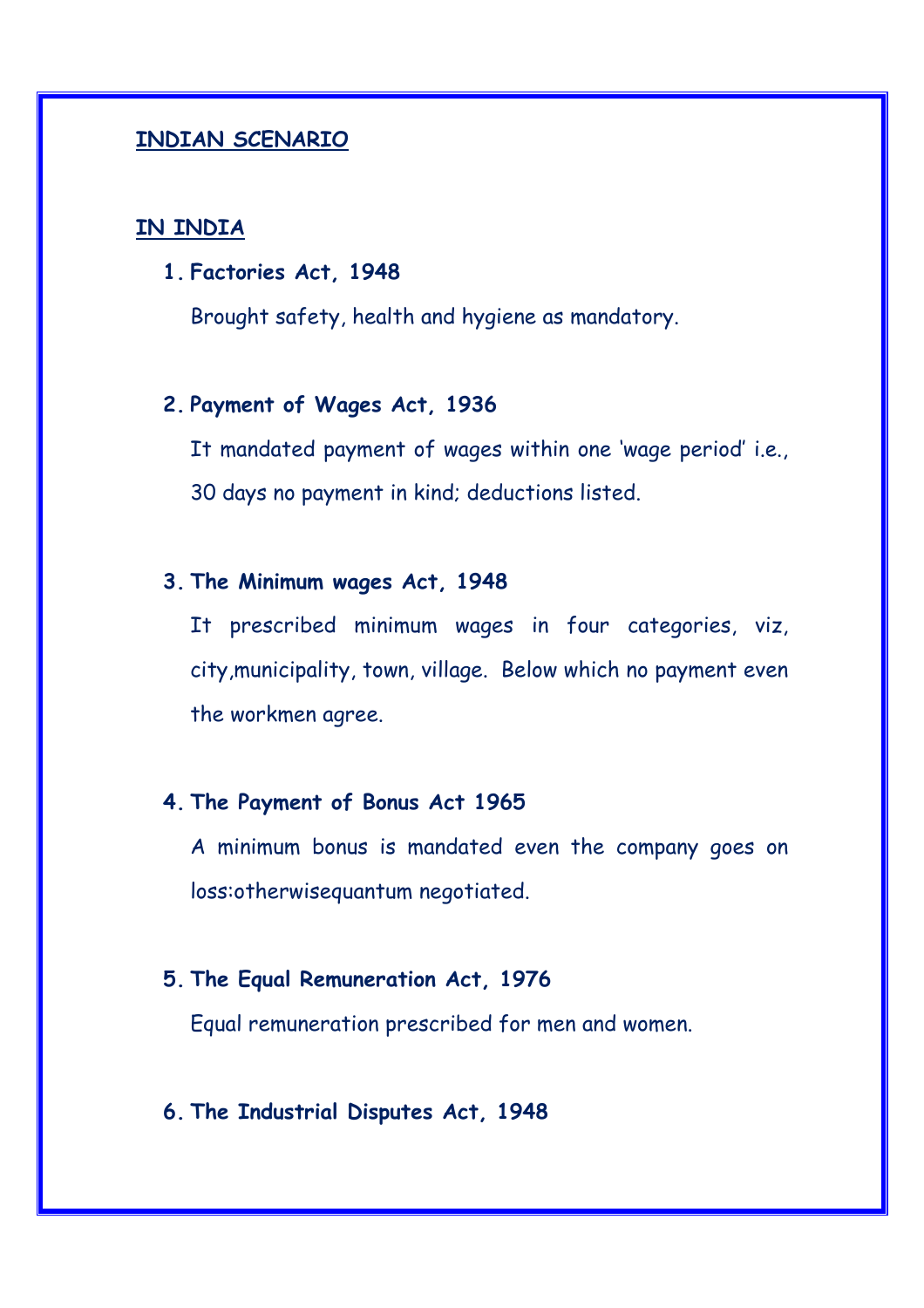It createslabourcourt /Industrial Tribunal to dispose disputes arising out of service matters,strike,layoff, retrenchment, dismissal etc.,

## **7. Workmen Compensation Act, 1923**

Now Employees Compensation Act, 1923 It mandates the quantum of compensation for death or injury caused during the course of employment.

## **8. The Maternity Benefit Act, 1961**

Special provision has been made for working women both in Industry and establishments

## **9. Payment of Gratuity Act, 1972**

Special payment is mandateddepending upon the number of years of service of the employee in an organization.

# **10. The Employees Provident Fund and Miscellaneous Provisions Act, 1952**

Provident fund,Pension scheme and insurance scheme are special provisions favourable to workmen - employer has to contribute a share.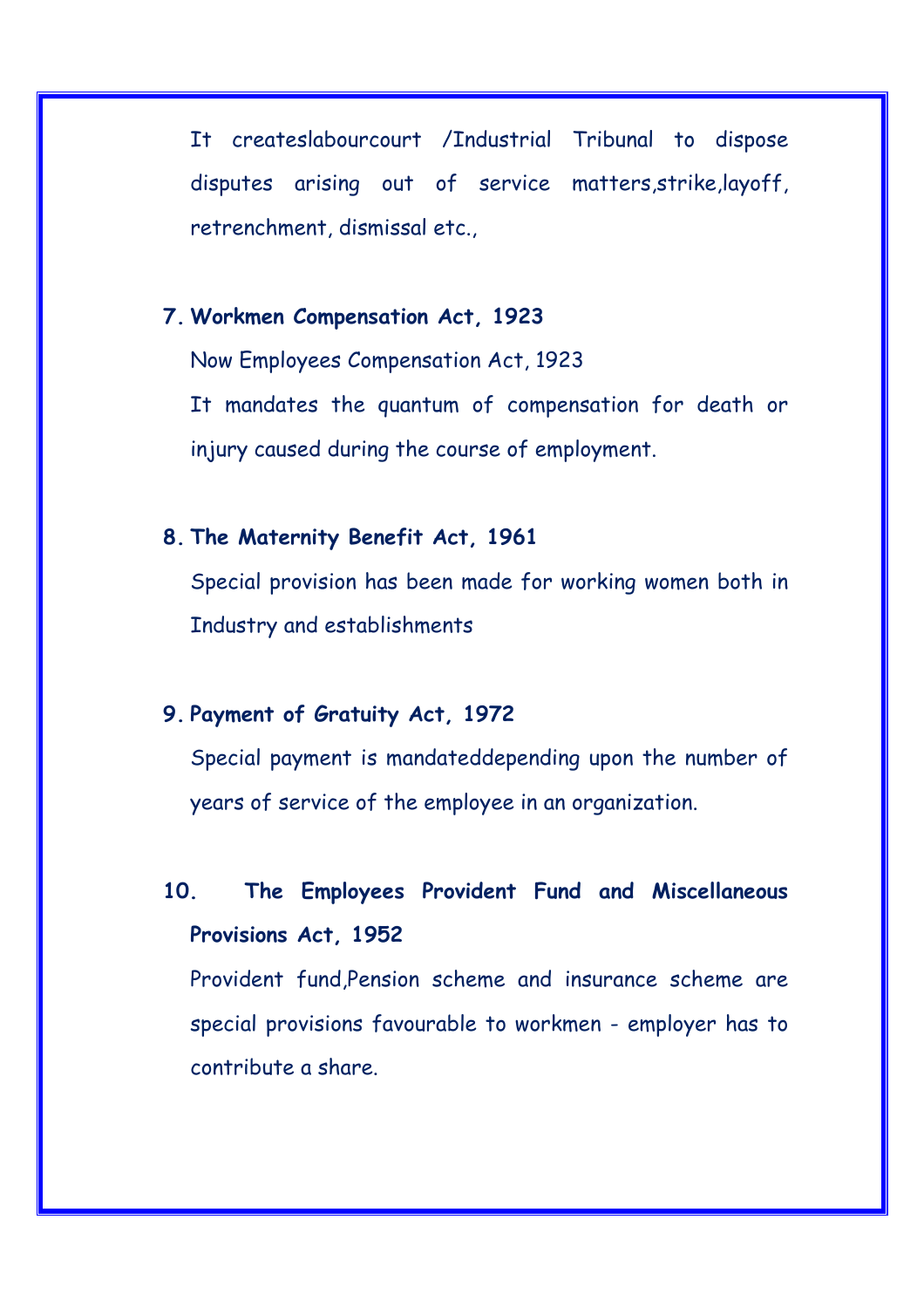### **11. Employees State Insurance Act, 1948**

Provides insurance cover to the contributor (employee) where the employer also contributes.

There are hundreds of such welfare laws pertaining to special class of workmentlike mines workers, cine worker, construction workers, etc.

#### **ADVANTAGES**

- 1) There are hundred and more laws which are now comprised into **four codes** just like substantive law and procedural laws which are easy to follow, refer and resolve the matters.
- 2) Each law created separate authority to deal with this. Thereforetoo many number of cases pending before different number of judicial authorities. Now it put a full stop.
- 3) The four codes stipulate web-basedsupervision / inspection.
- 4) License duration and Registrations simplified and extended.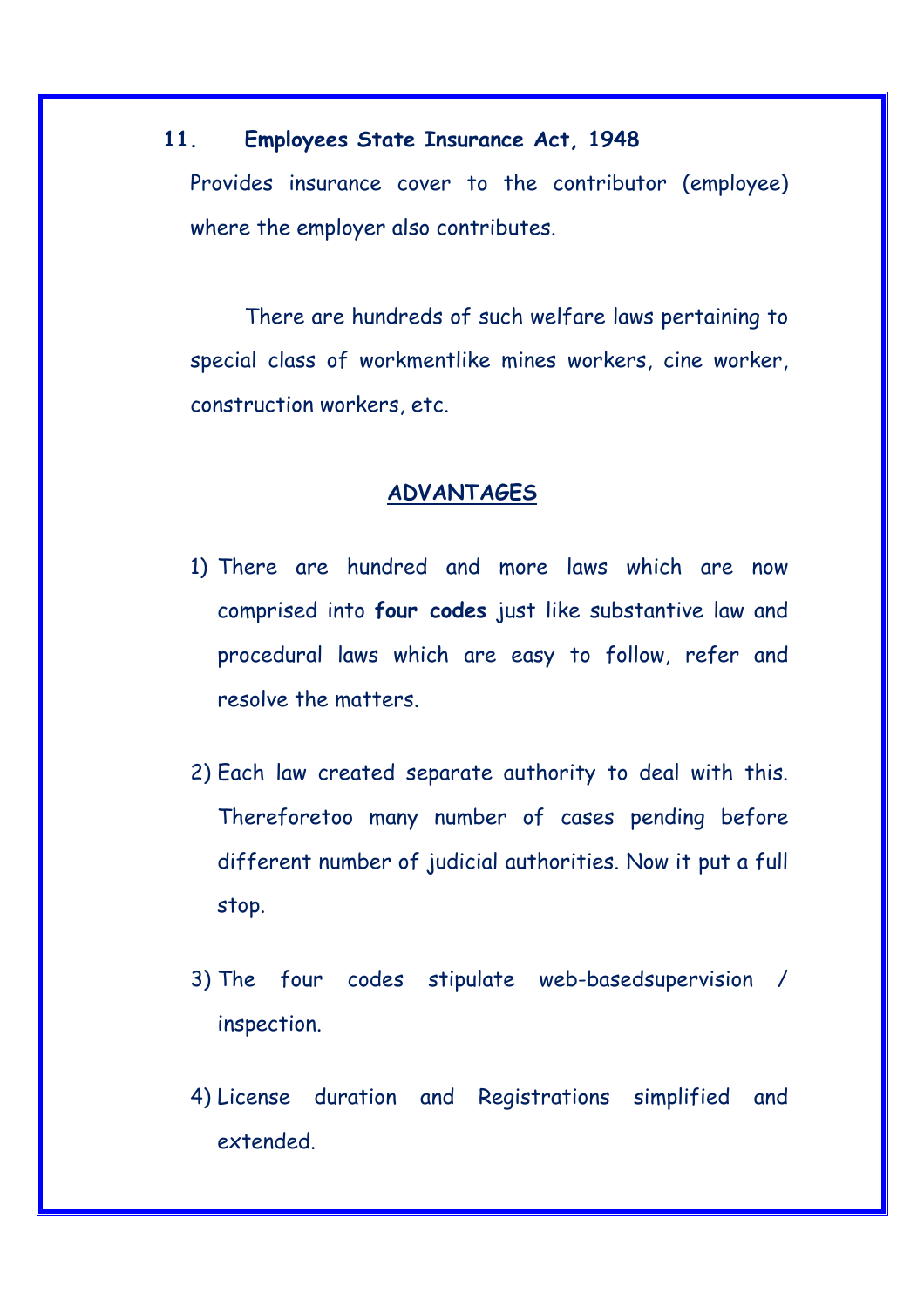5) Disposal of disputes / complaints centralized with localized arbitration / councils etc.

6) Civil suits barred.

#### **DISADVANTAGES**

- 1. Worker / employees may loose permanent / regular status.
- 2. Fixed period employment is allowed; no employer shall make any regular employee,'job guarantee' is no more.
- 3. The system of 'hire and fire'maybe proper ina less populated countries where eligible workmen are less where employment opportunities are more.

Whereas, countries like India, it would create pessimism, uncertainty, confusion as enough opportunities are not available.

#### **CONSEQUENCES:**

- 1) Employers become deciding factor in the labour market.
- 2) The bargain power between the employer employeehas been taken away where employee looses all his identity with the company / society.